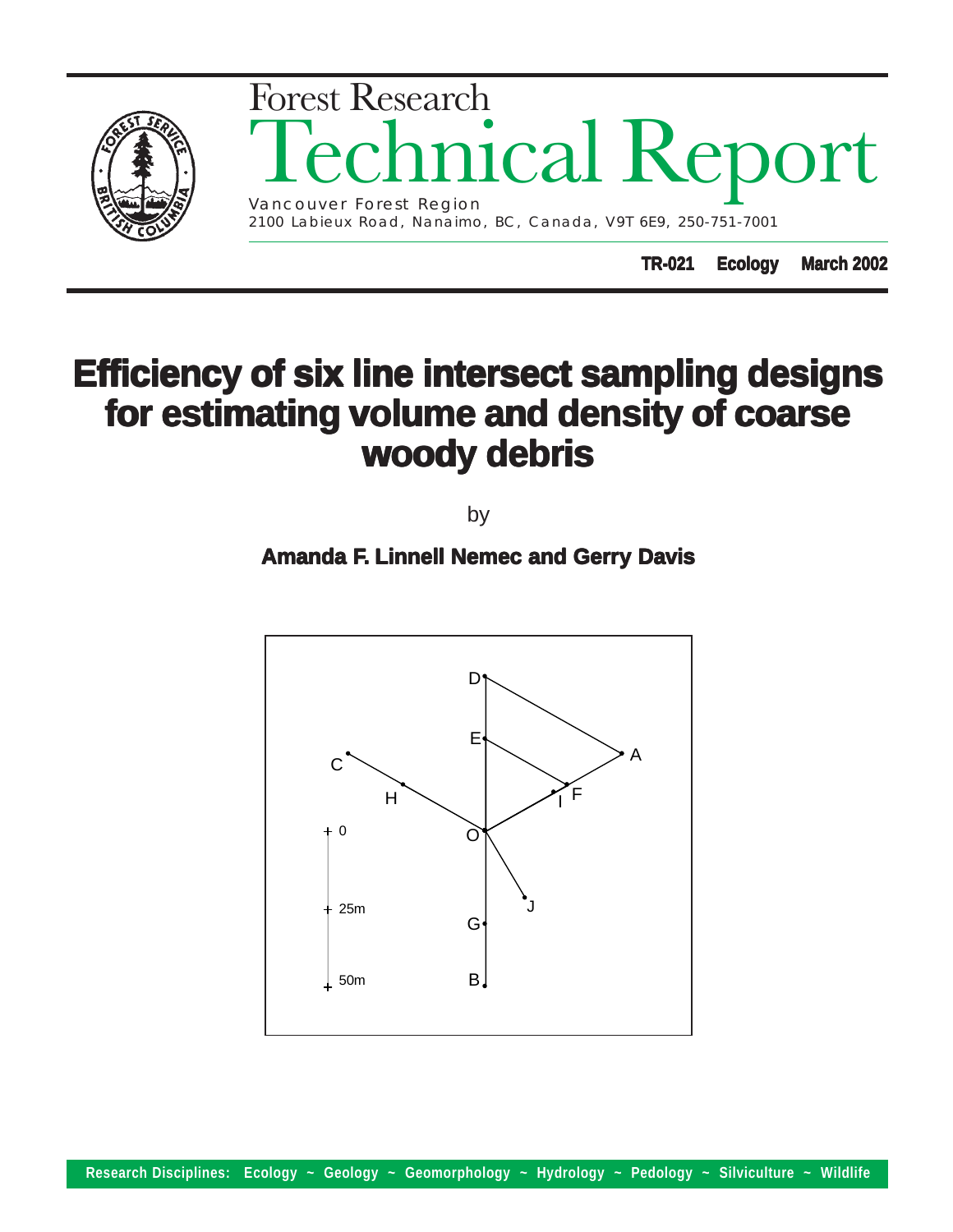#### **Citation: Citation:**

Nemec, A.F.L., and G. Davis. 2002. Efficiency of six line intersect sampling designs for estimating volume and density of coarse woody debris. Res. Sec., Van. For. Reg., B.C. Min. For., Nanaimo, B.C. Tec. Rep. TR-021/2002.

## **Contact Information: Contact Information:**

## **Amanda F. Linnell Nemec**

**I**nternational Statistics and Research Corp. PO Box 496 Brentwood Bay, British Columbia, V8M 1R3 afln@isr.bc.ca

#### **Gerry Davis**

Vancouver Forest Region BC Ministry of Forests 2100 Labieux Road Nanaimo, British Columbia V9T 6E9 Gerry.Davis@gems8.gov.bc.ca

http://www.for.gov.bc.ca/vancouvr/research/research\_index.htm

**Cover illustration**: Arrangement of line transects for six LIS sampling designs.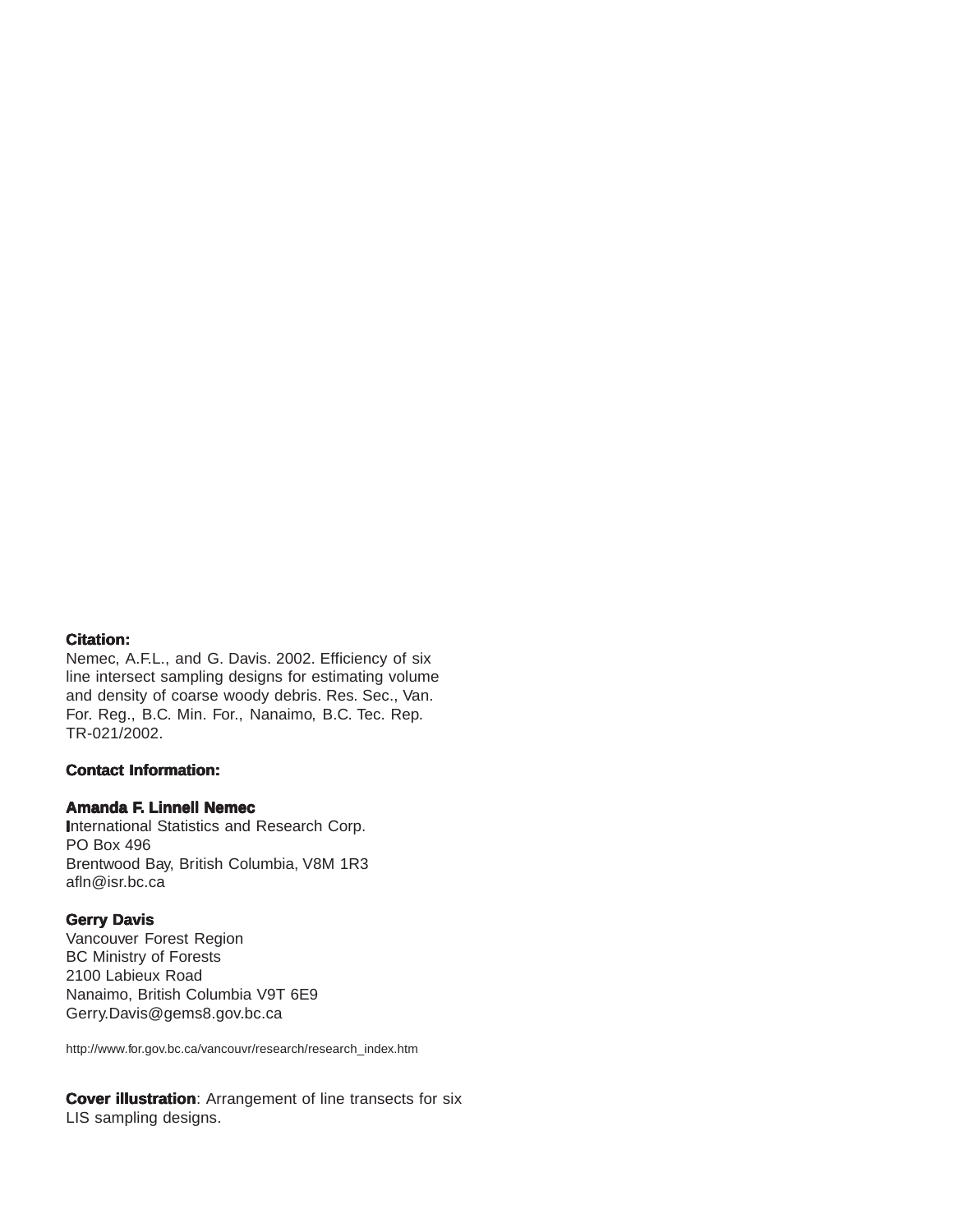## **TABLE OF CONTENTS**

| Tables:                                                                                         |  |
|-------------------------------------------------------------------------------------------------|--|
|                                                                                                 |  |
| 2. Estimated volume and density of dead, down woody debris at Davie River and Roberts Creek     |  |
|                                                                                                 |  |
| 4. Fitted standard deviation models. Model 1 assumes a random spatial distribution of pieces7   |  |
| 5. Total sampling times and minimum sample sizes to achieve 15%, 25%, 35%, and 50% precision    |  |
|                                                                                                 |  |
| 6. Total sampling times and minimum sample sizes to achieve 15%, 25%, 35%, and 50% precision    |  |
| (95% confidence limits) in the estimated density of CWD and large CWD pieces. 10                |  |
| Figures:                                                                                        |  |
|                                                                                                 |  |
| 2. Estimated volume and density of CWD at Davie River and Roberts Creek5                        |  |
| 3. Davie River: standard deviation of estimated volume and density of CWD vs. total length      |  |
|                                                                                                 |  |
|                                                                                                 |  |
| 4. Roberts Creek: standard deviation of estimated volume and density of CWD vs. total length of |  |
|                                                                                                 |  |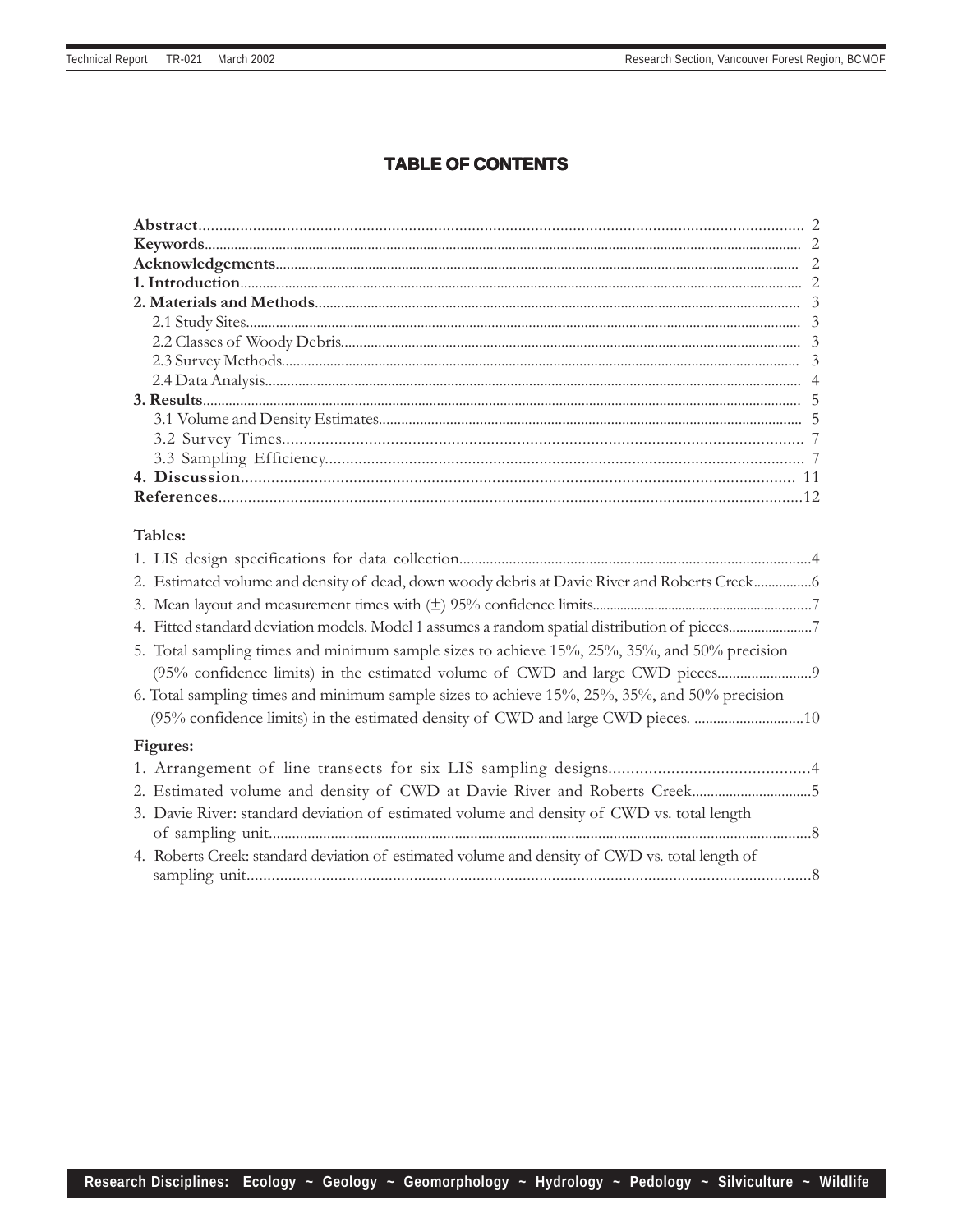#### **ABSTRACT**

Six line intersect sampling (LIS) designs were used to estimate the volume and number of pieces of coarse woody debris (CWD) per unit area in two forests in the Coastal Western Hemlock biogeoclimatic zone of British Columbia. Each design employed a different sampling unit: (1) a 150m array made up of three equally spaced 50m spokes; (2) a 150m equilateral triangle with 50m sides; (3) a 90m array comprising three equally spaced 30m spokes; (4) a 90m equilateral triangle with 30m sides; (5) a 50m L-shaped transect line with two 25m legs; or (6) a 25m single line. All sampling units were systematically located with random orientations. Sample sizes (i.e., the number of sampling locations) were chosen so that the total length of line was 900m for all six designs.

The relative efficiency of the six designs (i.e., cost of achieving a particular level of precision) depended on whether or not the CWD pieces had a random spatial distribution; the time needed to travel to, establish, and measure the sampling units; and logistical constraints (e.g., the maximum number of non-overlapping LIS units that could be installed in a survey area). Results for the two study sites suggest that 25m transects are most efficient when only moderate (25%-35%) precision is required. Otherwise, intermediate length (50m or 90m) transects appear to be the best option. The arrangement of transects (triangle or three spokes) had no obvious effect on design efficiency, but might be helpful in accommodating long transects or in reducing bias on sites that have a non-random pattern of CWD.

#### **KEY WORDS**

coarse woody debris, line intersect sampling, LIS, design, Davie River, Roberts Creek.

#### **ACKNOWLEDGEMENTS**

Funding for this project was provided by the BC Ministry of Forests, Vancouver Forest Region. Fieldwork was completed with the assistance of R. Boettger and K. MacPherson. P. Ott, P. Marshall and J. Parminter gave valuable comments on the manuscript. F. Dawkins completed the English edit and layout.

#### **1.0 INTRODUCTION**

Line-intersect sampling (LIS) is commonly used in British Columbia, and elsewhere, to estimate the attributes of dead, down woody debris in forest ecosystems. In LIS, a sample line, or transect, is established over an area based on a predetermined design. All dead, down woody debris crossed by the line transect that meets the sampling criteria is assessed; the specific attributes required to meet the study objectives are then recorded for each piece (e.g., species, piece tilt, diameter at transect, and length).

Historically, LIS was used after harvesting to determine fuel loading (van Wagner 1968, McRae et al. 1979) and to estimate logging residue volume (Bailey 1970). More recently, it has been used to monitor productivity, stand structure, and wildlife habitat in both harvested and unharvested settings (Huggard 2000, Waterhouse 1998, Hartwig 1999, Wells and Trofymow 1997).

Line intersect sampling is simpler and sometimes more costeffective than sampling with fixed-area plots. Bailey (1970) used LIS and plot sampling to estimate coarse woody debris (CWD) volume at two tractor-logged sites in British Columbia. He determined that LIS with L-shaped lines was considerably more efficient than conventional plot sampling with strip or circular plots. Reductions in survey times (for 10% precision and 95% confidence) were found to be in the range 36% to 55%, depending on whether diameter was measured at the line intersection or at both ends of the CWD piece.

In another early study, Howard and Ward (1972) compared LIS survey times and sample-size requirements for L-shaped lines with a fixed orientation, unidirectional straight lines, and randomly oriented straight lines [all with a fixed length of 200ft (61m) and CWD diameter measured at the point of intersection]. Randomly oriented straight lines took more time to establish than unidirectional lines, but resulted in a relatively small coefficient of variation in CWD volume, and were recommended by the authors as a means of avoiding bias in situations where non-random patterns of CWD are likely to arise (e.g., downhill logging, cable yarding, or sloped sites). The authors also concluded that very large samples would be required to achieve more than 15% precision in the estimated volume of CWD at the two clearcut sites where the methods were tested.

In a more recent comparative study of LIS and plot sampling, Clark et al. (1995) found that, for a sample of 14 stands (with one sampling unit per stand), LIS estimates of CWD volume correlated well ( $r > 0.85$ ) with those based on a  $900m^2$  square plot, regardless of whether the LIS unit was an equilateral triangle (with 40m sides) or a square (with 30m sides).

Pickford and Hazard used a series of simulations to investigate the statistical properties of LIS estimates in the case of randomly distributed CWD (Pickford and Hazard 1978), and later carried out simulations for non-random spatial distributions such as those that might arise at sites that have been logged by cable or tractor (Hazard and Pickford 1986). These simulations confirmed that LIS estimates tend to be highly variable, and therefore, very large samples are required to achieve 10% precision. In general, the precision of LIS estimates depends both on the sampling design and on various site factors. Key elements of design that determine the sampling error are: (1) the length and configuration of line at each sample point; (2) the orientation of the sampling units (e.g., random or unidirectional); (3) the number and type of CWD measurements (diameter at point of intersection with line, diameter at both ends, length, etc.); and (4) the number and arrangement of sample points (e.g., systematic or random). Site factors, which are beyond the control of an investigator, include the sizes, shapes, and density of CWD pieces; the spatial distribution of pieces; and various other factors not investigated by Pickford and Hazard, such as slope and terrain (which affect sampling costs).

Van Wagner (1982) combined LIS theory with empirical results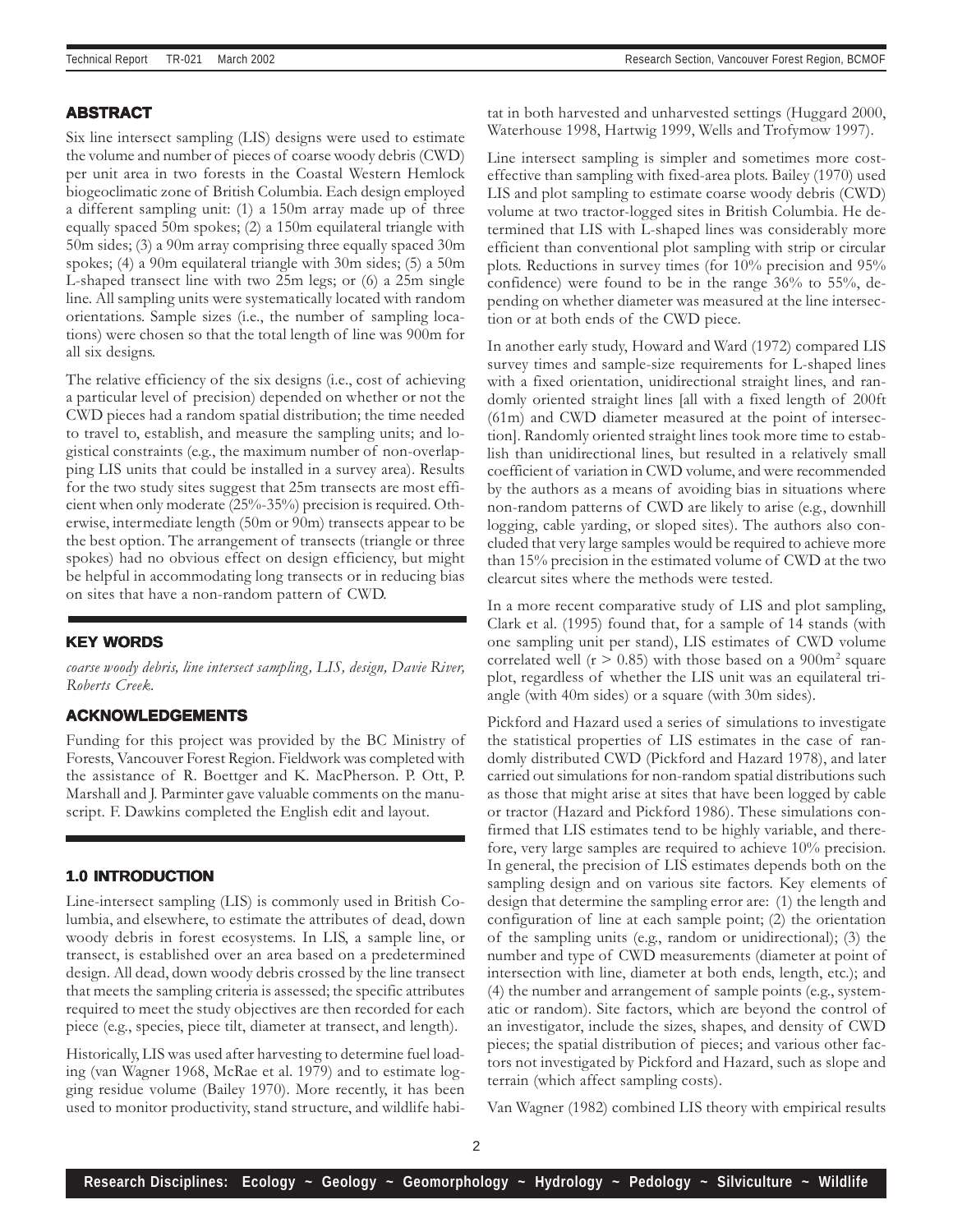(primarily those of Pickford and Hazard 1978) to develop some basic design principles for sampling randomly distributed CWD: (1) sampling precision depends mainly on the total length of line (i.e., the length of a sampling unit x the number of sampling units; the length and arrangement of individual lines is immaterial); (2) the size of the area to be sampled is theoretically irrelevant (although, in practice, the dimensions of the survey area limit the total number of non-overlapping lines that can be established); and (3) sampling precision increases as the number of CWD intersections per unit length of sample line increases (i.e., precision depends on the density and size of pieces). These principles do not take into account sampling costs and do not necessarily apply when CWD has a clustered, directional, or otherwise non-random spatial pattern.

Hazard and Pickford (1984) proposed a simple (linear) cost function for LIS and used it in their study of the relative efficiency of various LIS designs for sampling non-random patterns of CWD (Hazard and Pickford 1986). Among the designs considered – systematically or randomly located sample points, unidirectional or randomly oriented lines, and sampling units comprising one, two, or three (61m) lines – two lines were found to be the most efficient unit for sampling (simulated) cable-logged patterns – that is, two lines yielded the most accurate results for a fixed cost – while three lines were more efficient for tractorlogged patterns (and for sites with randomly distributed CWD). Systematic location and random orientation of the sampling units were recommended in both cases.

A study by Delisle et al. (1988) produced a somewhat different result. Using data from five natural lodgepole stands and the same type of cost function as that of Hazard and Pickford (1986), they compared the efficiency of measuring one, two, or three legs of an equilateral triangle (with 30m sides), and concluded that single-line sampling units might, in some applications, be more efficient than triangles.

Research to date suggests that the choice of sampling unit is an important element of LIS design. Various configurations and lengths of line are currently in use (e.g., Parminter 1998). Popular choices in British Columbia include: three equally spaced spokes (e.g., Nelson Forest Region 1993), an equilateral triangle (e.g., Trowbridge et al. 1986), two lines at right angles (e.g., BC Ministry of Forests 2000), or a single line (e.g., Taylor 1997), with the total length of line (per sampling unit) varying between 25m and 150m. To help provide a more objective basis for choosing an appropriate sampling unit, the current efficiency study of six LIS designs was undertaken at two study sites in the Coastal Western Hemlock (CWH) biogeoclimatic zone of British Columbia. Measurements of coarse woody debris and survey times were recorded for each design and used to compare the relative costs of estimating volume and density of CWD, with varying degrees of precision.

## **2.0 MATERIALS AND METHODS 2.1 STUDY SITES**

The study sites are two forested areas located in the BC Ministry of Forests' Vancouver Forest Region. The Davie River site is situated adjacent to the middle reaches of the Davie River on northeastern Vancouver Island, British Columbia. It lies in the Very Dry Maritime Coastal Western Hemlock biogeoclimatic subzone (CWHxm), which is characterized by warm, dry summers, moist, mild winters with relatively little snowfall, and long growing seasons with water deficits (Green and Klinka 1994). The last natural fire in the area is estimated to have occurred in the 1400s.<sup>1</sup> The site is level with a predominantly zonal site series. The stand is old growth (i.e., >300 years old), with no prior history of harvesting. Western hemlock (Tsuga heterophylla) represents over 50% of the overstorey volume; the remaining volume is divided equally between Douglas fir (Psuedotsuga menziesii) and western red cedar (Thuja plicata).

The Roberts Creek study area is located approximately 40km northwest of Vancouver, BC, in the Dry Maritime Coastal Western Hemlock biogeoclimatic subzone (CWHdm) of the Sunshine Coast. This subzone variant has warm, relatively dry summers and moist, mild winters with little snow. Growing seasons are long with summer moisture deficits on zonal sites (Green and Klinka 1994). The study area has a gentle slope and the site series is predominantly zonal. The stand is approximately 90- 120 years old, originating from a natural fire in the  $19<sup>th</sup>$  century. The overstorey is dominated by Douglas-fir (Psuedotsuga menziesii), with approximately 30% of the stand volume comprising western hemlock (Tsuga heterophylla) and western red cedar (Thuja *plicata*). Periodic extraction of cedar shingle bolts has occurred in the area since the 1870s (D'Anjou 2001).

## **2.2 CLASSES OF WOODY DEBRIS**

For the purposes of this paper, three classes of dead, down woody debris were defined as follows: (1) fine woody debris, which includes pieces with large end diameter (LED) < 10cm and total length  $\leq 1$ m; (2) coarse woody debris (CWD), which includes all non-supporting pieces that have  $LED \geq 10$ cm and length  $\geq 1$ m; and (3) large CWD, a subset of the previous class, which refers to CWD pieces with  $LED \geq 50$ cm and total length  $\geq 8$ m. The minimum LED (50cm) for large CWD corresponds to the upper 10% of the LED distribution for all pieces of CWD (i.e., an estimated 10% of the total number of CWD pieces per hectare have LED  $\geq$  50cm); the minimum length (8m) was chosen such that approximately 5% of all pieces of CWD meet both the minimum diameter and length requirements. To facilitate comparison with similar ecosystems (e.g., Wells and Trofymow 1997, Spies et al. 1998), volume and density estimates were also obtained for CWD with  $LED \geq 60$ cm.

## **2.3 SURVEY METHODS**

Six different LIS units were used to estimate the amount of woody debris at the two study sites: (1) 150m spoke comprising three equally spaced 50m lines; (2) 150m equilateral triangle (50m sides); (3) 90m spoke comprising three equally spaced 30m lines; (4) 90m equilateral triangle (30m side); (5) 50m "L" shaped transect (25m legs); and (6) a single 25m line. The arrangement

<sup>1</sup> Personal communication: John Deal, Wildlife Ecologist, Canfor Corporation, Woss, BC, October 2001.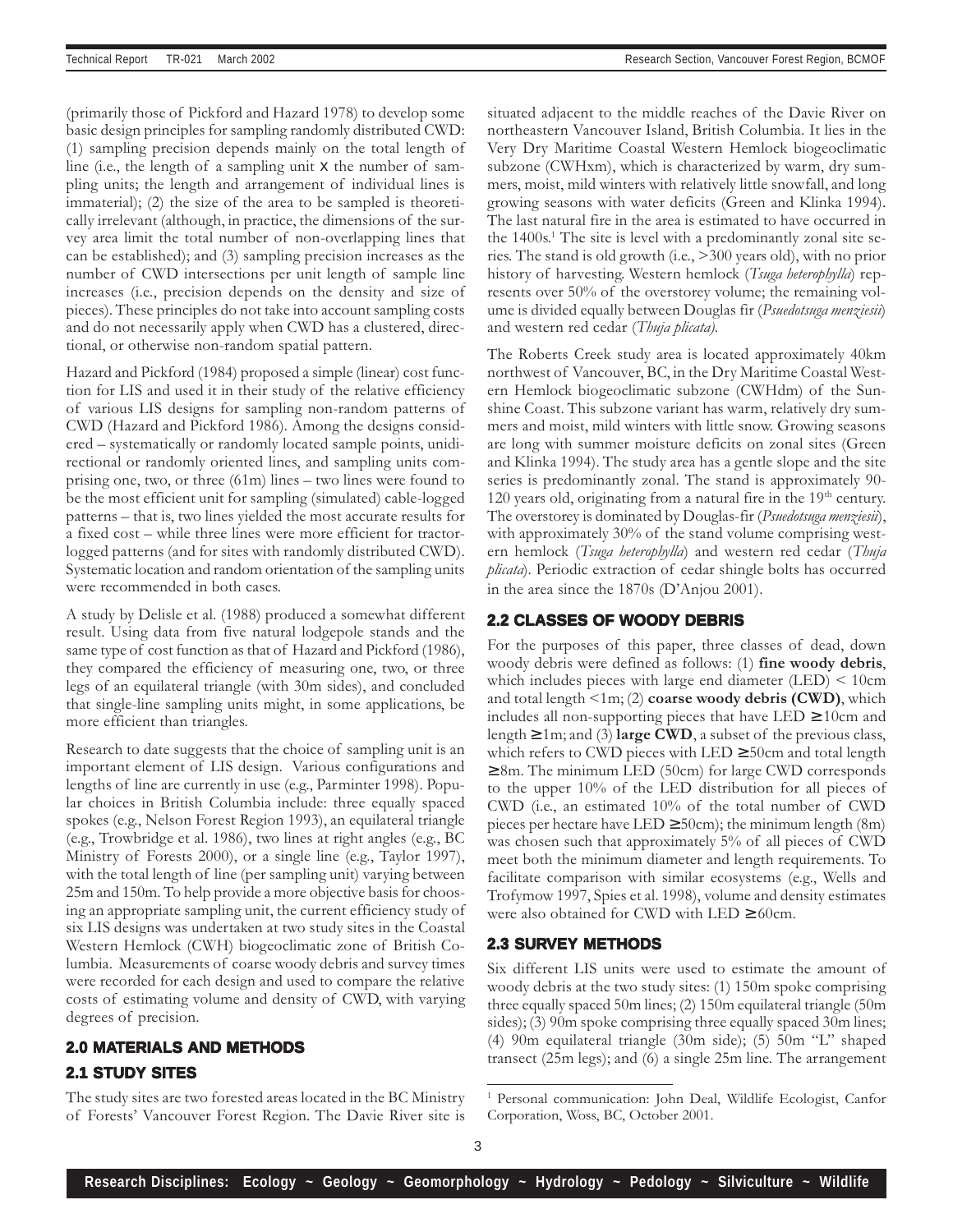Table 1. LIS design specifications for data collection.

| Sampling<br>unit | Configuration                     | Length<br>$(m)$ of<br>sampling<br>unit, L | Distance<br>(m)<br>between<br>sample<br>points, d | Total<br>number<br>of<br>sampling<br>units, n |
|------------------|-----------------------------------|-------------------------------------------|---------------------------------------------------|-----------------------------------------------|
| 1                | $3 \times 50$ m spokes            | 150                                       | 100                                               | 6                                             |
| 2                | $3 \times 50$ m sides of triangle | 150                                       | 100                                               | 6                                             |
| 3                | $3 \times 30$ m spokes            | 90                                        | 70.7 <sup>1</sup>                                 | 10                                            |
| 4                | $3 \times 30$ m sides of triangle | 90                                        | 70.7                                              | 10                                            |
| 5                | $2 \times 25$ m legs of L         | 50                                        | 50                                                | 18                                            |
| 6                | $1 \times 25$ m line              | 25                                        | 50                                                | 36                                            |

 $2$ <sup>2</sup> The distances in Table 1 do not necessarily satisfy the equation d  $\equiv$ (140,000/*n*)<sup>0.5</sup> due to the rectangular shape of the survey area, avoidance of the boundaries, and the desire to minimize distances traveled between sampling points for all six designs (a constraint that would not normally be a concern). In the case of designs 3 and 4, the distance between sampling points is not 60 m because one half of these plots overlapped the sampling points for designs 1 and 2, while the remaining one-half were located along the diagonal (the diagonal of a 100 m square is 70.7 m). Given the above considerations, the theoretical maximum number of plots was not established at either of the study sites (e.g., only six, rather than 14, 150m sampling units could be accommodated at each site).

of lines in each sampling unit is illustrated in Figure 1. Sampling units were located systematically on a square grid with a common starting point; all units were randomly oriented at each point (i.e., the direction of the first line, OA, was randomly assigned). Sampling intervals and sample sizes (Table 1) were chosen so that the total length of line was 900m for all six designs. The area surveyed at both sites was ~14ha. Sampling units were laid out and measured by a two-person crew with one common member working at both sites.

All pieces of dead, down woody debris that intersected the line transects (and had diameters >1cm at the point of intersection) were measured. Approximate shape (round, rectangular, etc.), width and height at the point of intersection<sup>3</sup>, and angle relative to the horizontal were recorded for each piece. Additional measurements were made for the CWD pieces, including: total length, large and small end diameters (LED, SED), species, and decay class.

Survey times were measured with a stopwatch. Three times were recorded for a sub-sample of points: (1)  $t_r$  = time to travel from one sample point to the next  $(t_{\scriptscriptstyle T}$  was used to estimate the average speed at which crews moved between sample points); (2)  $t_{\rm L}$  = the time required to establish a random orientation and to lay out all lines in a sampling unit; and (3)  $t_M$  = the time needed to locate, measure, and record all pieces of woody debris that crossed the transect line(s).

## **2.4 DATA ANALYSIS**

Standard LIS formulas (see Marshall et al., 2000) were used to



Figure 1. Arrangement of line transects for six LIS sampling designs: (1) 3 x 50m spokes (OA, OB, OC); (2) 3 x 50m triangle (OAD); (3) 3 x 30m spokes (OF, OH, OG); (4) 3 x 30m triangle (OFE); (5)  $2 \times 25$ m lines at right angles (OI, OJ); and (6)  $25$ m line (OI).

estimate the volume and density of woody debris<sup>4</sup> for each sampling location and sampling unit (Table 1):

Volume (m<sup>3</sup>/ha) at sample point 
$$
i = \frac{\pi}{2L} \sum_{j=1}^{m_i} \frac{a_{ij}}{\cos \lambda_{ij}}
$$
 [1]

Density (number of pieces/ha) at sample point  $i =$ 

$$
\frac{\pi}{2L} \sum_{j=1}^{m_i} \frac{a_{ij}}{v_{ij} \cos \lambda_{ij}} \quad [2]
$$

where the indices  $i$  and  $j$  denote respectively the sample point and piece number;  $m_i$  is the number of pieces that intersect the  $line(s); L$  is the total length of line (measured in m) in the sampling unit (see Table 1);  $a<sub>n</sub>$  is the cross-sectional area (measured in cm<sup>2</sup>) of piece *j* where it intersects the line transect;  $l_{ij}$  is the (acute) angle between the piece and the horizontal  $\left( \frac{1}{n} \right) = 0$  for pieces lying flat on the ground); and  $v_{ii}$  is the volume of the piece (volume of cylinder, frustum of a cone, etc.).

Values for individual sample points were averaged to produce an estimate (  $\bar{y}$ ) of the overall mean volume (m $^3$ /ha) or density (pieces/ha): n

$$
\bar{y} = \frac{\sum_{i=1}^{n} y_i}{n}
$$
 [3]

where  $y_i$  is the estimated volume (Eqn. 1) or density (Eqn. 2) at

<sup>&</sup>lt;sup>3</sup> For semi-round pieces an equivalent "round" cross sectional diameter was determined and used to calculate cross-sectional area.

<sup>&</sup>lt;sup>4</sup> All pieces of CWD were truncated to exclude any part at the top that had diameter less than 10cm.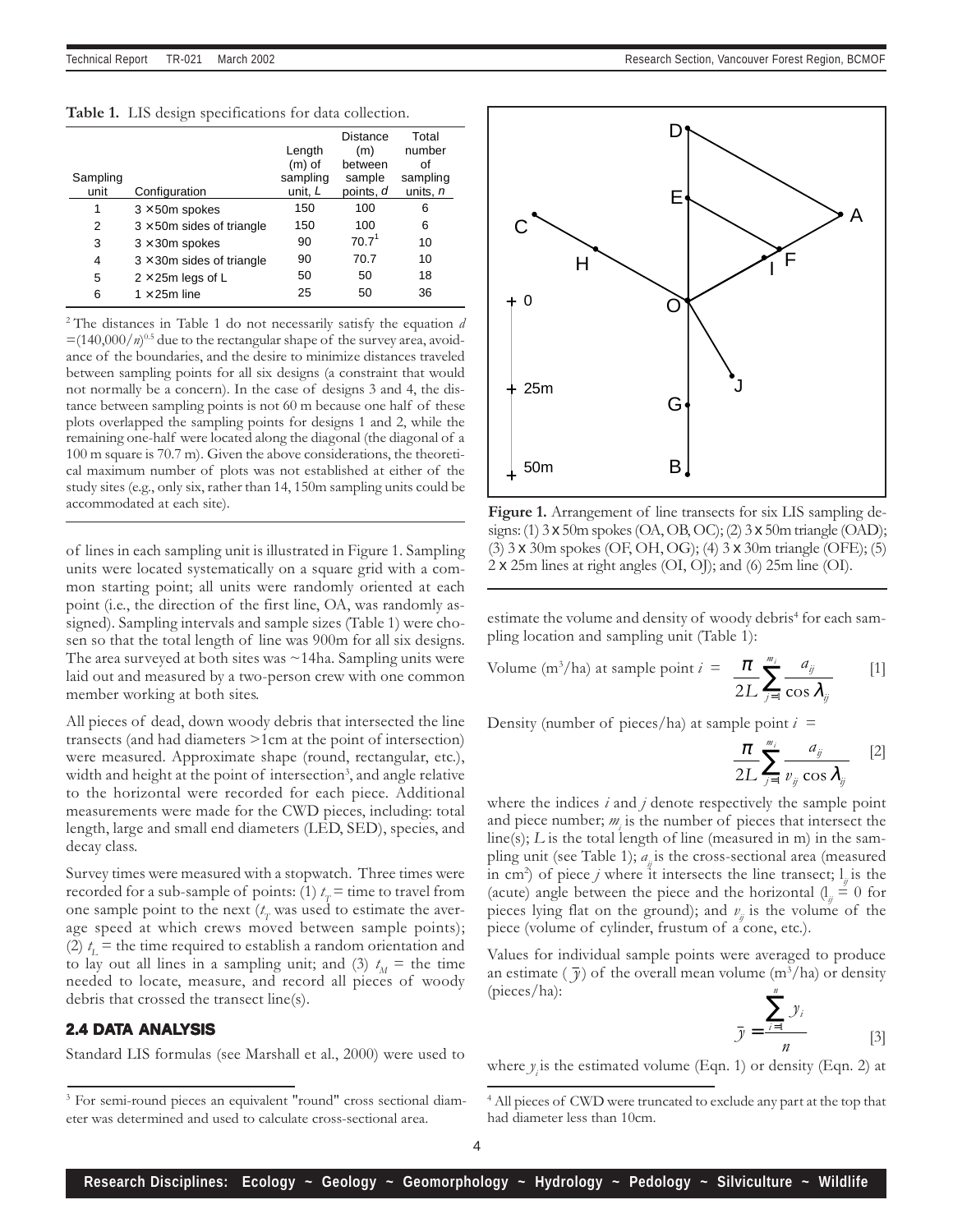point *i* and *n* is the sample size (i.e., total number of points – see Table 1). A 95% confidence interval was constructed by applying the formula for simple random sampling:

$$
\bar{y} \pm t_{0.025, n-1} \times \frac{s}{\sqrt{n}} \qquad [4]
$$

where  $s$  is the sample standard deviation:

$$
s = \sqrt{\frac{\sum_{i=1}^{n} (y_i - \bar{y})^2}{n - 1}}
$$
 [5]

and  $t_{0.025,n-1}$  is the number that corresponds to 2.5% probability in the upper tail of a *t* distribution with  $n-1$  degrees of freedom. Volume estimates were obtained for total (fine and coarse) woody debris, CWD, and large CWD; density estimates were calculated for all classes except total woody debris.

To compare the relative efficiencies of the six LIS designs (Table 1), Eqn. 4 was solved for  $n$ , for different levels of precision (expressed as a percentage of the mean), and the associated sampling cost (time) was calculated by applying a cost equation similar to that proposed by Hazard and Pickford (1984):

Total time to sample *n* locations = 
$$
(n - 1) \times t_T + n \times (t_L + t_M)
$$
,  
[6]

where  $t_{\scriptscriptstyle T}, t_{\scriptscriptstyle L},$  and  $t_{\scriptscriptstyle M}$  are the expected travel, layout, and measurement times. The travel time  $(t_p)$  was found to be approximately proportional to the distance  $(d)$  between points, which (assuming sample points are located systematically throughout the 14ha sample area) was calculated (in meters) as  $d = (140,000/m)^{0.5}$ ; while layout and measurement times  $(t_{\rm L}$  and  $t_{\rm M}$ ) were proportional to L. A minimum distance requirement (i.e.,  $d^3 2x$ , where x is the length of the individual lines that make up a sampling unit) was imposed to ensure that no sampling unit overlapped another. For a 14ha (square) survey area (excluding any buffer zone around the boundary), the minimum distance requirement translates into a maximum theoretical sample size<sup>5</sup> of 14 for Designs 1 and 2, 38 for Designs 3 and 4, and 56 for Designs 5 and 6.

## **3.0 RESULTS 3.1 VOLUME AND DENSITY ESTIMATES**

The estimated total volume of fine and coarse woody debris (average for all six LIS designs) was 278.2m<sup>3</sup>/ha for Davie River

5 See Footnote 2, Page 4.



Figure 2. Estimated volume (upper panels) and density (lower panels) of CWD at Davie River and Roberts Creek. Open (solid) circles denote the sample means for all (large) pieces of CWD; the corresponding 95% confidence limits (Eqn. 4) are shown as vertical error bars. Estimates are based on the six LIS designs listed in Table 1, with a total of 900m of line.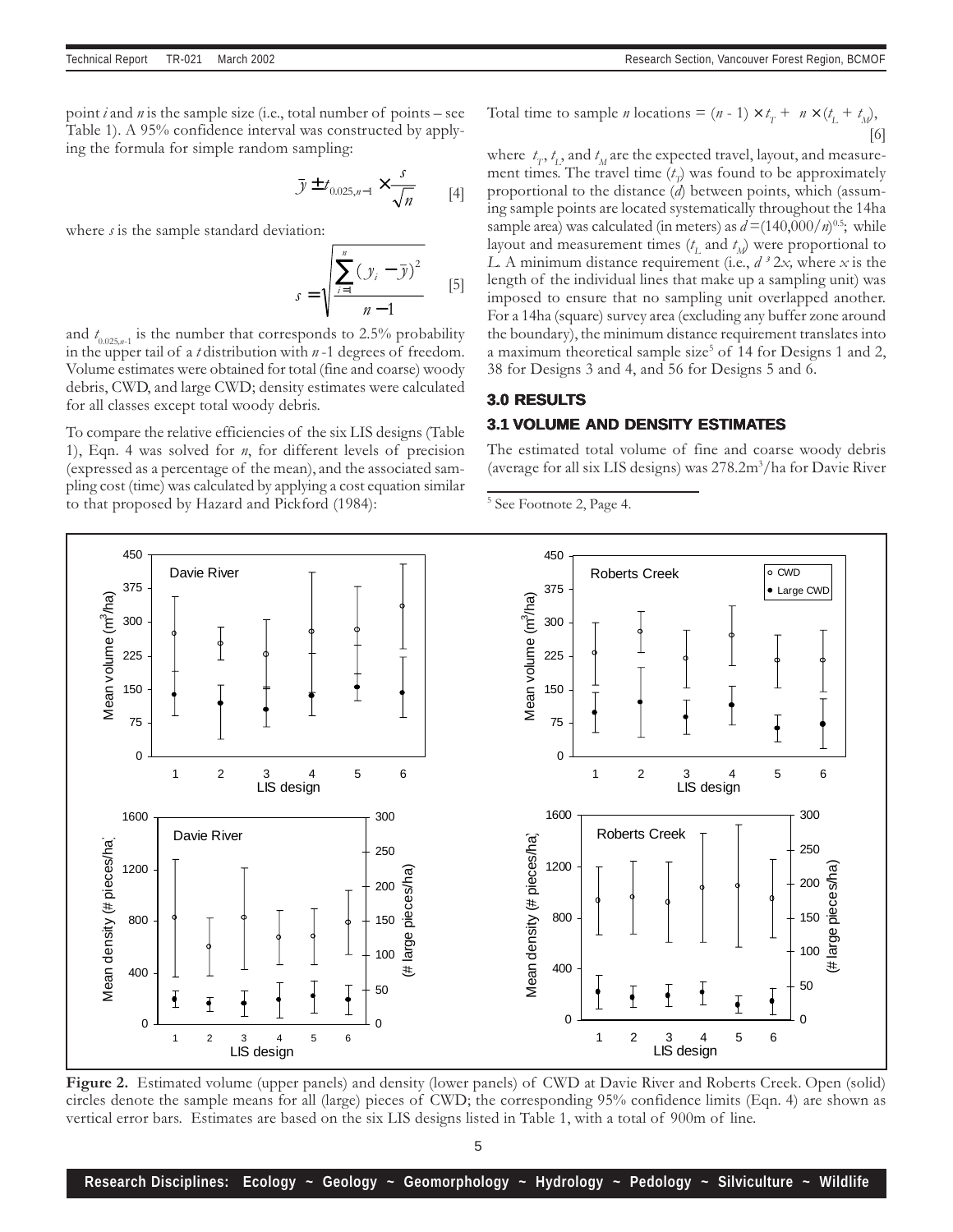|                   |                  |           |       |                         |                           | Volume (m <sup>3</sup> /ha)<br>Method |                               |       |       |
|-------------------|------------------|-----------|-------|-------------------------|---------------------------|---------------------------------------|-------------------------------|-------|-------|
| Class             | Site             |           | 1     | 2                       | $\ensuremath{\mathsf{3}}$ | 4                                     | 5                             | 6     | Mean  |
| Fine and coarse   | Davie River      | Mean      | 275.3 | 254.8                   | 229.3                     | 278.8                                 | 285.9                         | 345.3 | 278.2 |
| woody debris      |                  | Std. Dev. | 78.1  | 33.0                    | 94.3                      | 164.8                                 | 162.5                         | 219.9 |       |
|                   |                  | Std. Err. | 31.9  | 13.5                    | 29.8                      | 52.1                                  | 38.3                          | 36.6  |       |
|                   | Roberts          |           |       |                         |                           |                                       |                               |       |       |
|                   | Creek            | Mean      | 238.9 | 293.7                   | 231.2                     | 289.2                                 | 224.8                         | 242.3 | 253.4 |
|                   |                  | Std. Dev. | 78.5  | 50.4                    | 88.1                      | 93.8                                  | 95.1                          | 167.5 |       |
|                   |                  | Std. Err. | 32.0  | 20.6                    | 27.8                      | 29.7                                  | 22.4                          | 27.9  |       |
|                   |                  |           |       |                         |                           |                                       |                               |       |       |
| <b>CWD</b>        | Davie River      | Mean      | 274.3 | 251.4                   | 228.1                     | 277.5                                 | 282.0                         | 334.5 | 274.6 |
|                   |                  | Std. Dev. | 78.8  | 34.5                    | 94.7                      | 164.2                                 | 162.3                         | 220.9 |       |
|                   |                  | Std. Err. | 32.2  | 14.1                    | 29.9                      | 51.9                                  | 38.3                          | 36.8  |       |
|                   | <b>Roberts</b>   |           |       |                         |                           |                                       |                               |       |       |
|                   | Creek            | Mean      | 231.1 | 279.5                   | 218.6                     | 270.8                                 | 213.6                         | 214.3 | 238.0 |
|                   |                  | Std. Dev. | 66.6  | 43.9                    | 79.2                      | 81.7                                  | 99.0                          | 159.1 |       |
|                   |                  | Std. Err. | 27.2  | 17.9                    | 25.0                      | 25.8                                  | 23.3                          | 26.5  |       |
| Large CWD         | Davie River      | Mean      | 137.1 | 117.6                   | 104.1                     | 134.9                                 | 154.3                         | 141.2 | 131.5 |
| (LED $\geq$ 50cm, |                  | Std. Dev. | 50.5  | 39.2                    | 62.3                      | 116.8                                 | 156.9                         | 190.3 |       |
| Length $\geq$ 8m) |                  | Std. Err. | 20.6  | 16.0                    | 19.7                      | 36.9                                  | 37.0                          | 31.7  |       |
|                   | <b>Roberts</b>   |           |       |                         |                           |                                       |                               |       |       |
|                   | Creek            | Mean      | 98.8  | 121.3                   | 88.5                      | 114.8                                 | 63.0                          | 73.9  | 93.4  |
|                   |                  | Std. Dev. | 43.1  | 74.2                    | 46.4                      | 53.9                                  | 49.4                          | 128.2 |       |
|                   |                  | Std. Err. | 17.6  | 30.3                    | 14.7                      | 17.0                                  | 11.6                          | 21.4  |       |
|                   |                  |           |       |                         |                           |                                       |                               |       |       |
| Large CWD         | Davie River      | Mean      | 108.9 | 124.0                   | 83.5                      | 122.2                                 | 154.0                         | 141.1 | 122.3 |
| $(LED \ge 60cm)$  |                  | Std. Dev. | 69.4  | 33.4                    | 71.9                      | 135.8                                 | 137.6                         | 170.5 |       |
|                   |                  | Std. Err. | 28.3  | 13.6                    | 22.7                      | 42.9                                  | 32.4                          | 28.4  |       |
|                   | Roberts          |           |       |                         |                           |                                       |                               |       |       |
|                   | Creek            | Mean      | 79.9  | 120.3                   | 72.8                      | 99.3                                  | 53.9                          | 54.6  | 80.1  |
|                   |                  | Std. Dev. | 17.6  | 62.1                    | 57.8                      | 70.8                                  | 70.2                          | 97.9  |       |
|                   |                  | Std. Err. | 7.2   | 25.4                    | 18.3                      | 22.4                                  | 16.6                          | 16.3  |       |
|                   |                  |           |       |                         |                           |                                       | Density (number of pieces/ha) |       |       |
|                   |                  |           |       |                         |                           | Method                                |                               |       |       |
| Class             | Site             |           | 1     | $\overline{c}$          | 3                         | 4                                     | 5                             | 6     |       |
| <b>CWD</b>        | Davie River      | Mean      | 822   | 597                     | 820                       | 672                                   | 678                           | 788   | 729   |
|                   |                  | Std. Dev. | 433   | 215                     | 485                       | 257                                   | 358                           | 583   |       |
|                   |                  | Std. Err. | 177   | 88                      | 153                       | 81                                    | 84                            | 97    |       |
|                   | Roberts<br>Creek | Mean      | 934   | 957                     | 920                       | 1032                                  | 1047                          | 950   | 973   |
|                   |                  | Std. Dev. | 254   | 268                     | 383                       | 527                                   | 792                           | 713   |       |
|                   |                  | Std. Err. | 104   | 110                     | 121                       | 167                                   | 187                           | 119   |       |
|                   |                  |           |       |                         |                           |                                       |                               |       |       |
| Large CWD         | Davie River      | Mean      | 36    | 29                      | 30                        | 35                                    | 40                            | 35    | 34    |
| (LED $\geq$ 50cm, |                  | Std. Dev. | 12    | 10                      | 23                        | 32                                    | 39                            | 50    |       |
| Length $\geq$ 8m) |                  | Std. Err. | 5     | $\overline{\mathbf{4}}$ | $\overline{7}$            | 10                                    | 9                             | 8     |       |
|                   | Roberts          |           |       |                         |                           |                                       |                               |       |       |
|                   | Creek            | Mean      | 41    | 33                      | 36                        | 39                                    | 23                            | 27    | 33    |
|                   |                  | Std. Dev. | 23    | 15                      | 20                        | 21                                    | 22                            | 47    |       |
|                   |                  | Std. Err. | $10$  | 6                       | 6                         | $\overline{7}$                        | 5                             | 8     |       |
| Large CWD         | Davie River      | Mean      | 31    | 34                      | 22                        | 38                                    | 47                            | 42    | 36    |
| $(LED \ge 60cm)$  |                  | Std. Dev. | 25    | 13                      | 18                        | 41                                    | 46                            | 63    |       |
|                   |                  | Std. Err. | 10    | 6                       | 6                         | 13                                    | 11                            | 11    |       |
|                   | Roberts          |           |       |                         |                           |                                       |                               |       |       |
|                   | Creek            | Mean      | 29    | 37                      | 24                        | 35                                    | 28                            | 22    | 29    |
|                   |                  |           |       |                         |                           |                                       |                               |       |       |

## Table 2. Estimated volume and density of dead, down woody debris at Davie River and Roberts Creek.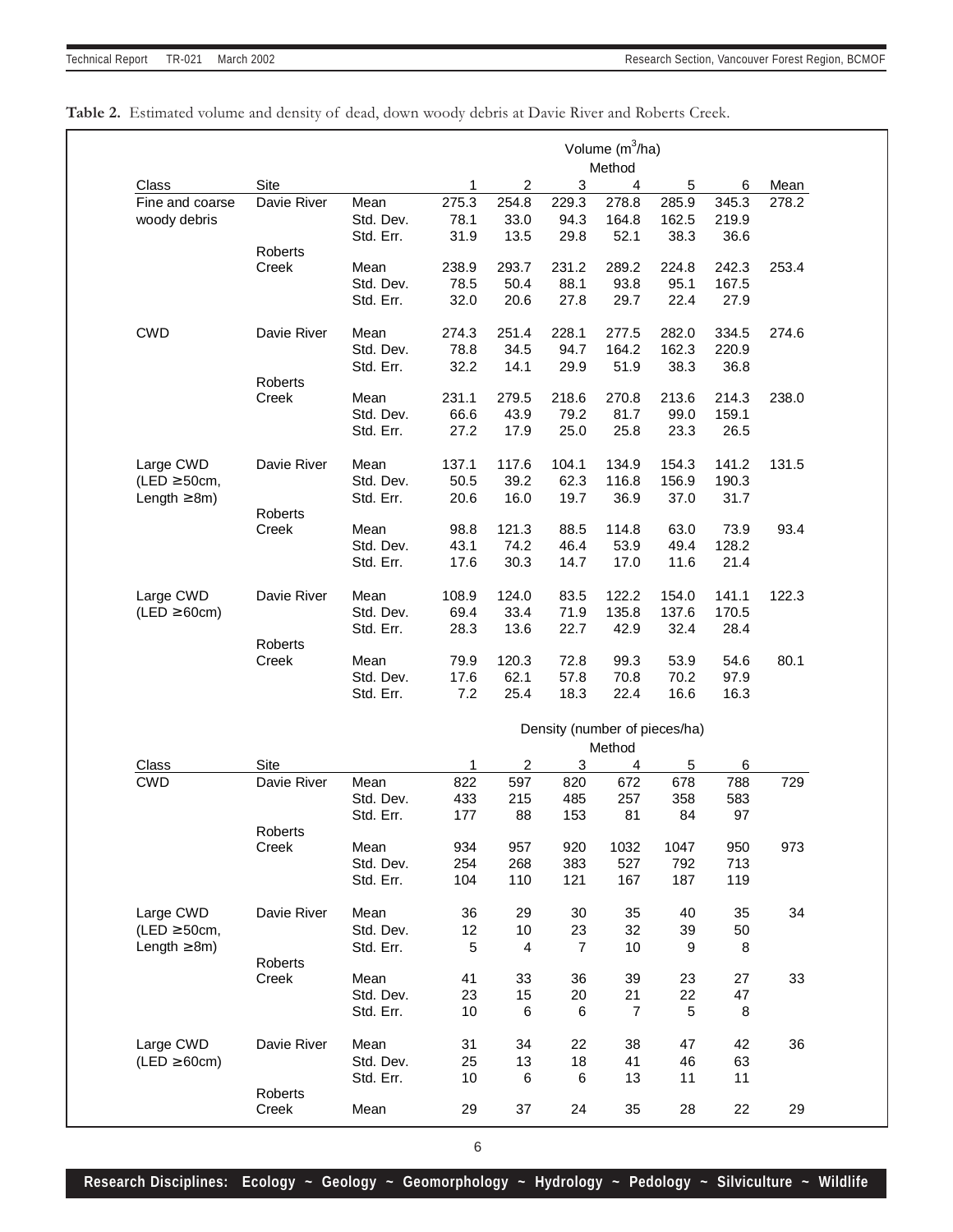|             |                      |                  |                  | Time (minutes/sampling unit)<br>Method |                  |                 |                |
|-------------|----------------------|------------------|------------------|----------------------------------------|------------------|-----------------|----------------|
| Task        | Site                 |                  | $\mathcal{P}$    | 3                                      | 4                | 5               | 6              |
| Layout      | Davie River          | $28.6 \pm 6.7$   | $29.4 \pm 8.1$   | $17.0 \pm 2.7$                         | $26.7 \pm 16.1$  | $11.5 \pm 3.3$  | $5.0 \pm 0.6$  |
|             |                      | $n=5$            | $n=5$            | $n = 7$                                | $n = 7$          | $n = 12$        | $n = 22$       |
|             | <b>Roberts Creek</b> | $33.7 \pm 8.6$   | $33.8 \pm 4.5$   | $24.1 \pm 5.1$                         | $22.7 \pm 4.3$   | $14.0 \pm 2.0$  | $5.5 \pm 0.6$  |
|             |                      | $n = 3$          | $n = 4$          | $n = 7$                                | $n = 8$          | $n = 11$        | $n = 23$       |
| Measurement | Davie River          | $183.4 \pm 35.5$ | $187.8 \pm 86.3$ | $104.6 \pm 21.4$                       | $106.4 \pm 20.8$ | $56.9 \pm 7.2$  | $32.7 \pm 4.1$ |
|             |                      | $n = 5$          | $n=5$            | $n = 9$                                | $n = 9$          | $n = 16$        | $n = 34$       |
|             | Roberts Creek        | $219.6 \pm 57.8$ | $216.0 \pm 65.8$ | $133.9 \pm 26.3$                       | $136.4 \pm 26.5$ | $72.0 \pm 13.6$ | $31.7 \pm 5.1$ |
|             |                      | $n = 5$          | $n=5$            | $n = 9$                                | $n = 9$          | $n = 17$        | $n = 35$       |

**Table 3.** Mean layout and measurement times with  $(\pm)$  95% confidence limits (*n* is the number of sampling units with recorded times).

and 253.4m<sup>3</sup>/ha for Roberts Creek. Coarse woody debris accounted for 94-99% of the total volume at the two sites, with 39-48% of the CWD volume in the form of large pieces. Table 2 compares the estimated mean volumes and densities, standard deviations (Eqn. 5), and standard errors of the means for the six LIS designs. Differences between the sample means (Figure 2) were not statistically significant for any class of woody debris (i.e.,  $p > 0.05 \div 15$  for all 15 pairs of means corresponding to the six designs<sup>6</sup>). Therefore, bias was not considered in the assessment of design efficiency (i.e., any bias was assumed to be equal for all six designs).

## **3.2 SURVEY TIMES**

Crews traveled from one sample point to the next at an estimated rate of 4.09m per minute (both sites). Average layout and measurement times, which were approximately proportional to the length of the line transects and did not depend on configuration, are given in Table 3.

 $6$  A Bonferroni adjustment for multiple comparisons was applied by dividing the level of significance (0.05) by the total number of sample pairs (15).

## **3.3 SAMPLING EFFICIENCY**

Figures 3 and 4 illustrate (by site) the empirical relationships between s and L for the four CWD variables of interest (volume and density of total CWD and large CWD), where each point represents a different design (Table 1). In general, s is expected to decrease as the length of an LIS unit (L) increases and, in particular, it is expected to decrease as  $L^{0.5}$  when the CWD pieces have a random spatial distribution (Pickford and Hazard 1978). The observed trends (Figs. 3, 4) are consistent with the theory that s decreases with L. However, owing to the small sample sizes and correspondingly large errors in s, the exact nature of the relationship was difficult to determine. Similarly, the apparent absence of a systematic difference between the three-spoke (Designs 1 and 3) and triangular (Designs 2 and 4) configurations was suggestive but not definitive evidence that both designs were equally efficient.

In order to compare the efficiencies of the designs, and taking into account uncertainty about the relationship between s and L, three types of non-linear trends were fitted (by least squares) to the data for the six designs: (1)  $s = a L^{0.5}$  (random spatial

Table 4. Fitted standard deviation models. Model 1 assumes a random spatial distribution of pieces.

| Variable          | <b>Model</b> | Davie River                   | <b>Roberts Creek</b>          |
|-------------------|--------------|-------------------------------|-------------------------------|
| CWD density       |              | 3122 $L^{-0.5}$               | 4116 $L^{-0.5}$               |
|                   | 2            | 1529 $L^{-0.32}$              | 3776 L <sup>-0.48</sup>       |
|                   | 3            | 931 - 286.68 $log_{10}(L)$    | 1763 - 672.46 $log_{10}(L)$   |
| Large CWD density |              | 242 $L^{-0.5}$                | 207 $L^{-0.5}$                |
|                   | 2            | 425 $L^{-0.64}$               | 262 $L^{0.56}$                |
|                   | 3            | 124.27 - 51.05 $log_{10}(L)$  | 82.98 - 30.85 $log_{10}(L)$   |
| CWD volume        |              | 1085 $L^{-0.5}$               | 751 $L^{-0.5}$                |
|                   | 2            | 1528 $L^{-0.59}$              | 980 L <sup>-0.57</sup>        |
|                   | 3            | 516.13 - 206.15 $log_{10}(L)$ | 473.48 - 126.13 $log_{10}(L)$ |
| Large CWD volume  |              | 905 $L^{-0.5}$                | 552 $L^{-0.5}$                |
|                   | 2            | 1763 $L^{0.67}$               | 677 $L^{-0.55}$               |
|                   | 3            | 473.48 - 195.89 $log_{10}(L)$ | $207.32 - 74.72 \log_{10}(L)$ |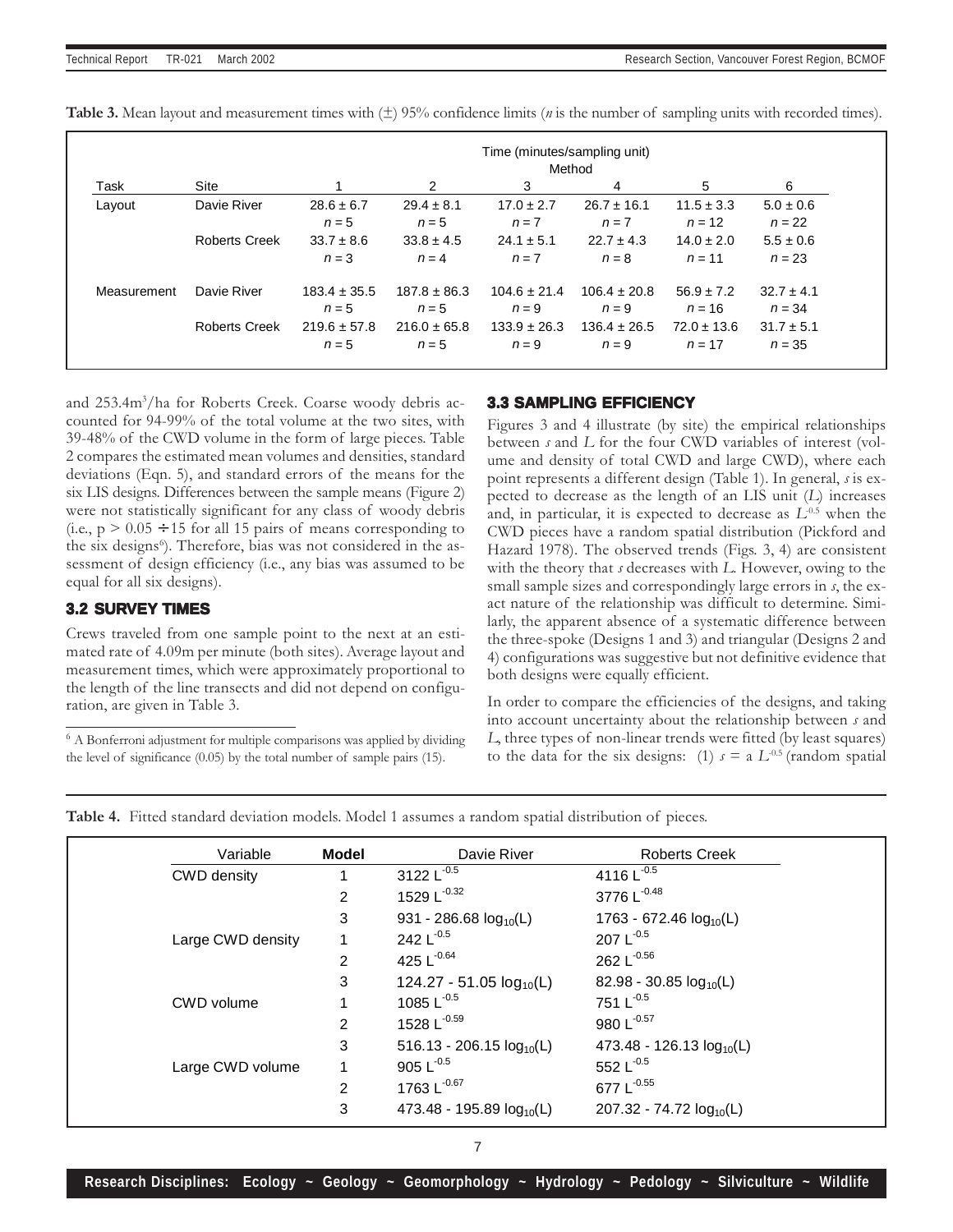

Figure 3. Davie River: Standard deviation of estimated volume (upper panels) and density (lower panels) of CWD versus total length of sampling unit. Fitted models (Table 4) are shown as blue (Model 1), red (Model 2), and black (Model 3) curves. Circles denote the sampling units for Designs 1, 3, 5, and 6; sampling units for Designs 2 and 4 are plotted as triangles.



Figure 4. Roberts Creek: Standard deviation of estimated volume (upper panels) and density (lower panels) of CWD versus total length of sampling unit. Fitted models (Table 4) are shown as blue (Model 1), red (Model 2), and black (Model 3) curves. Circles denote the sampling units for Designs 1, 3, 5, and 6; sampling units for Designs 2 and 4 are plotted as triangles.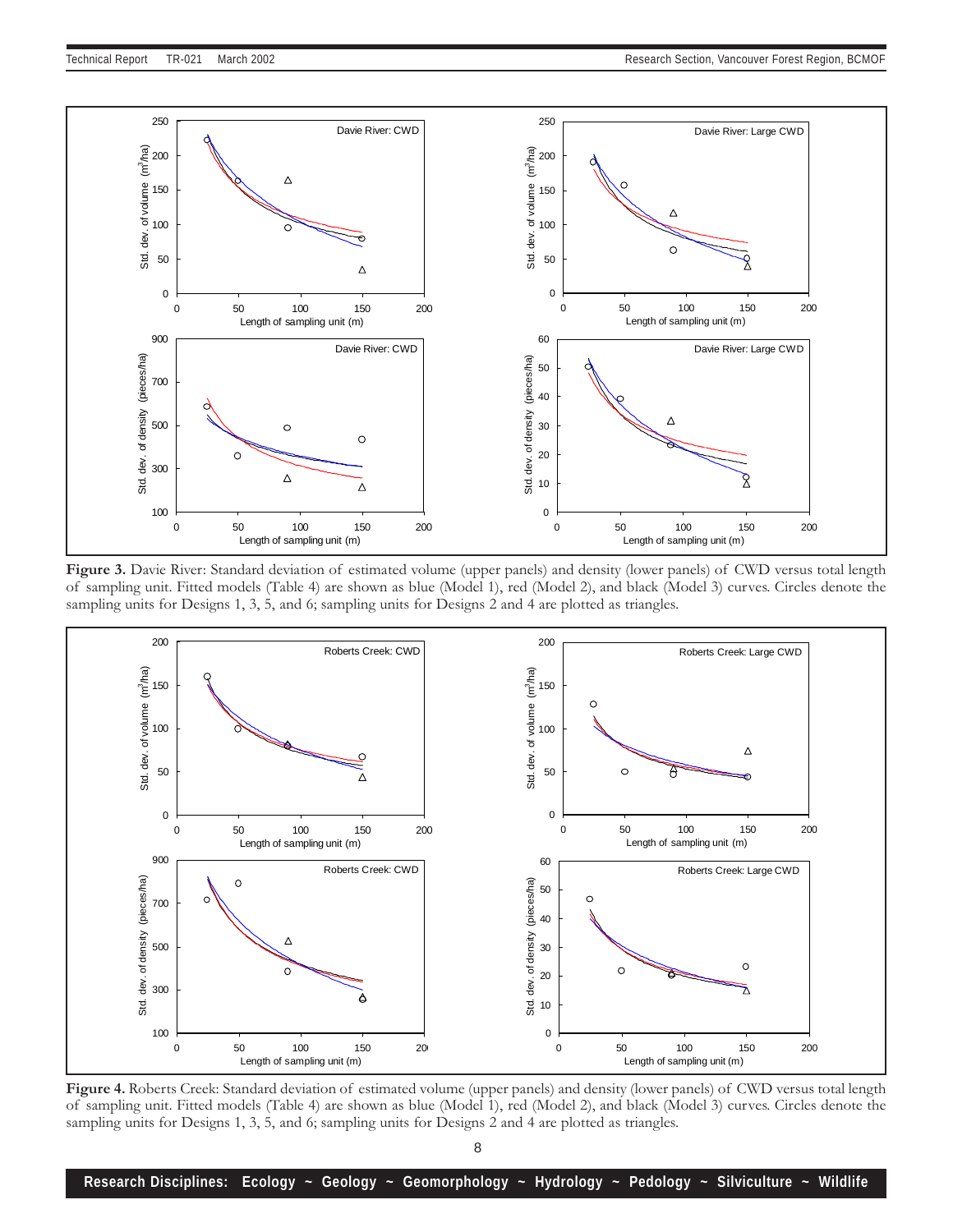distribution), (2)  $s = a L^b$ , and (3)  $s = a + b \log_{10}(L)$ . Differences between the three-spoke and triangular designs were, for the purposes of this exercise, ignored. The fitted models are given in Table 4 and are plotted in Figures 3 and 4 (blue, red, and

black curves). These models were used to estimate the minimum sample size  $n_{\text{min}}$  required to obtain a 95% confidence interval with half width (precision) equal to 15%, 25%, 35% and 50% of the overall mean (i.e., the average of the means for all

Table 5. Total sampling times and minimum sample sizes to achieve 15%, 25%, 35%, and 50% precision (95% confidence limits) in the estimated volume of CWD and large CWD pieces. A dash (-) denotes a sample size that exceeds the maximum for a 14 ha survey area.

| <b>CWD</b> |                      |           |                          | Total sampling time (days) |                          |                          |                          | Number of sampling units |                          |                          |
|------------|----------------------|-----------|--------------------------|----------------------------|--------------------------|--------------------------|--------------------------|--------------------------|--------------------------|--------------------------|
| Model      |                      | Sampling  |                          | LIS design                 |                          |                          |                          | LIS design               |                          |                          |
| (Table 4)  | Site                 | error(% ) | 1,2                      | 3,4                        | 5                        | 6                        | 1,2                      | 3,4                      | 5                        | 6                        |
| 1          | Davie River          | 15        | $\overline{\phantom{a}}$ | 9.0                        | 8.4                      | $\blacksquare$           | $\overline{\phantom{a}}$ | 33                       | 56                       |                          |
|            |                      | 25        | 4.2                      | 3.9                        | 3.3                      | 3.1                      | 9                        | 14                       | 22                       | 41                       |
|            |                      | 35        | 2.8                      | 2.2                        | 2.0                      | 1.7                      | 6                        | 8                        | 13                       | 23                       |
|            |                      | 50        | 2.3                      | 1.7                        | 1.2                      | 1.0                      | 5                        | 6                        | 8                        | 13                       |
|            | Roberts Creek        | 15        | 7.6                      | 7.2                        | 6.7                      | $\overline{\phantom{0}}$ | 14                       | 22                       | 37                       | $\overline{\phantom{a}}$ |
|            |                      | 25        | 3.8                      | 3.3                        | 2.7                      | 2.4                      | $\overline{7}$           | 10                       | 15                       | 27                       |
|            |                      | 35        | 2.8                      | 2.0                        | 1.6                      | 1.4                      | 5                        | 6                        | 9                        | 15                       |
|            |                      | 50        | 2.2                      | 1.7                        | 1.1                      | 0.8                      | 4                        | 5                        | 6                        | 9                        |
| $\sqrt{2}$ | Davie River          | 15        | $\overline{\phantom{a}}$ | 8.2                        | 8.4                      | $\overline{a}$           | $\overline{a}$           | 30                       | 56                       | $\overline{\phantom{m}}$ |
|            |                      | 25        | 3.7                      | 3.6                        | 3.3                      | 3.5                      | 8                        | 13                       | 22                       | 46                       |
|            |                      | 35        | 2.8                      | 2.2                        | 2.0                      | 1.9                      | 6                        | 8                        | 13                       | 25                       |
|            |                      | 50        | 1.9                      | 1.4                        | 1.2                      | 1.1                      | 4                        | 5                        | 8                        | 14                       |
|            | Roberts Creek        | 15        | 7.1                      | 6.5                        | 6.7                      | $\sim$                   | 13                       | 20                       | 37                       | $\overline{\phantom{a}}$ |
|            |                      | 25        | 3.8                      | $3.0\,$                    | 2.7                      | 2.7                      | $\overline{7}$           | 9                        | 15                       | 30                       |
|            |                      | 35        | 2.8                      | 2.0                        | 1.6                      | 1.5                      | 5                        | 6                        | $\boldsymbol{9}$         | 17                       |
|            |                      | 50        | 2.2                      | 1.7                        | 1.1                      | 0.9                      | 4                        | 5                        | 6                        | 10                       |
| 3          | Davie River          | 15        | 6.0                      | 8.7                        | $\overline{\phantom{a}}$ | $\overline{a}$           | 13                       | 32                       | $\blacksquare$           | $\overline{\phantom{a}}$ |
|            |                      | 25        | 3.2                      | 3.6                        | 3.8                      | 3.4                      | 7                        | 13                       | 25                       | 45                       |
|            |                      | 35        | 2.3                      | 2.2                        | 2.1                      | 1.9                      | 5                        | 8                        | 14                       | 25                       |
|            |                      | 50        | 1.9                      | 1.7                        | 1.4                      | 1.1                      | 4                        | 6                        | 9                        | 14                       |
|            | <b>Roberts Creek</b> | 15        | 6.0                      | 7.5                        | 7.4                      | $\overline{\phantom{0}}$ | 11                       | 23                       | 41                       | $\overline{\phantom{a}}$ |
|            |                      | 25        | 3.3                      | 3.3                        | 3.1                      | 2.5                      | 6                        | 10                       | 17                       | 28                       |
|            |                      | 35        | 2.8                      | 2.3                        | 1.8                      | 1.4                      | 5                        | $\overline{7}$           | $10$                     | 16                       |
|            |                      | 50        | 2.2                      | 1.7                        | $1.1$                    | 0.8                      | $\overline{4}$           | 5                        | 6                        | 9                        |
| Large CWD  |                      |           |                          | Total sampling time (days) |                          |                          |                          | Number of sampling units |                          |                          |
| Model      |                      | Sampling  |                          | LIS design                 |                          |                          |                          | LIS design               |                          |                          |
| (Table 4)  | Site                 | error (%) | 1,2                      | 3,4                        | 5                        | 6                        | 1,2                      | 3,4                      | 5                        | 6                        |
| 1          | Davie River          | 15        | $\overline{\phantom{a}}$ | $\overline{\phantom{a}}$   | $\overline{\phantom{a}}$ | $\overline{\phantom{a}}$ | $\overline{\phantom{a}}$ | $\frac{1}{2}$            | $\overline{\phantom{a}}$ | $\overline{\phantom{a}}$ |
|            |                      | 25        | $\overline{\phantom{a}}$ | 9.5                        | $\overline{\phantom{a}}$ | $\overline{a}$           |                          | 35                       | $\overline{\phantom{a}}$ |                          |
|            |                      |           |                          |                            |                          |                          |                          |                          |                          |                          |
|            |                      |           |                          |                            |                          |                          | $\overline{\phantom{a}}$ |                          |                          |                          |
|            |                      | 35        | 6.0                      | 5.2                        | $5.0\,$                  | $\overline{a}$           | 13                       | 19                       | 33                       |                          |
|            |                      | 50        | 3.7                      | 3.0                        | 2.7                      | 2.4                      | 8                        | 11                       | 18                       | 32                       |
|            | Roberts Creek        | 15        | $\overline{\phantom{a}}$ | $\overline{\phantom{a}}$   | $\overline{\phantom{a}}$ |                          | $\overline{\phantom{a}}$ | $\overline{\phantom{a}}$ | $\blacksquare$           | $\overline{a}$           |
|            |                      | 25        | $\overline{\phantom{a}}$ | 8.8                        | 8.3                      | $\overline{a}$           | $\overline{\phantom{a}}$ | 27                       | 46                       | $\overline{\phantom{a}}$ |
|            |                      | 35        | 5.5                      | 4.9                        | 4.5                      | 4.2                      | 10                       | 15                       | 25                       | 47                       |
|            |                      | 50        | 3.8                      | 3.0                        | 2.5                      | 2.2                      | $\overline{7}$           | 9                        | 14                       | 24                       |
| $\sqrt{2}$ | Davie River          | 15        | $\overline{\phantom{a}}$ | $\overline{\phantom{a}}$   | $\overline{a}$           | $\overline{a}$           | $\overline{\phantom{a}}$ | $\overline{\phantom{a}}$ | $\overline{\phantom{a}}$ |                          |
|            |                      | 25        | $\blacksquare$           | 7.9                        | $\overline{\phantom{a}}$ |                          | $\overline{\phantom{a}}$ | 29                       | $\overline{\phantom{a}}$ |                          |
|            |                      | 35        | 4.6                      | 4.4                        | 4.9                      | $\overline{a}$           | 10                       | 16                       | 32                       | $\overline{a}$           |
|            |                      | 50        | 2.8                      | 2.8                        | 2.6                      | 3.0                      | 6                        | 10                       | 17                       | 39                       |
|            | <b>Roberts Creek</b> | 15        | $\blacksquare$           | $\blacksquare$             | $\overline{a}$           |                          | $\blacksquare$           | $\overline{a}$           | $\overline{a}$           | $\overline{a}$           |
|            |                      | 25        | $\blacksquare$           | 8.1                        | 8.3                      | $\sim$ $-$               |                          | 25                       | 46                       | $\overline{\phantom{a}}$ |
|            |                      | 35        | 5.5                      | 4.6                        | 4.5                      | 4.5                      | 10                       | 14                       | 25                       | 50                       |
|            |                      | 50        | 3.3                      | 3.0                        | 2.5                      | 2.3                      | 6                        | 9                        | 14                       | 26                       |
| $\sqrt{3}$ | Davie River          | 15        | $\blacksquare$           | $\overline{\phantom{a}}$   |                          |                          | $\overline{\phantom{a}}$ |                          |                          |                          |
|            |                      | 25        | 5.1                      | 8.7                        |                          |                          | 11                       | 32                       | $\overline{\phantom{a}}$ |                          |
|            |                      | 35        | 3.2                      | 4.9                        | 5.9                      |                          | 7                        | 18                       | 39                       |                          |
|            |                      | 50        | 2.3                      | 2.8                        | 3.2                      | 2.9                      | 5                        | 10                       | 21                       | 38                       |
|            | <b>Roberts Creek</b> | 15        | $\overline{\phantom{a}}$ | $\sim$                     | $\overline{a}$           |                          | $\overline{\phantom{a}}$ | $\overline{\phantom{a}}$ | $\overline{\phantom{a}}$ |                          |
|            |                      | 25        | $\overline{\phantom{a}}$ | 9.4                        | 8.6                      |                          |                          | 29                       | 48                       |                          |
|            |                      | 35        | 5.5                      | 5.2                        | 4.7                      | 3.7                      | 10<br>$\overline{7}$     | 16                       | 26                       | 41                       |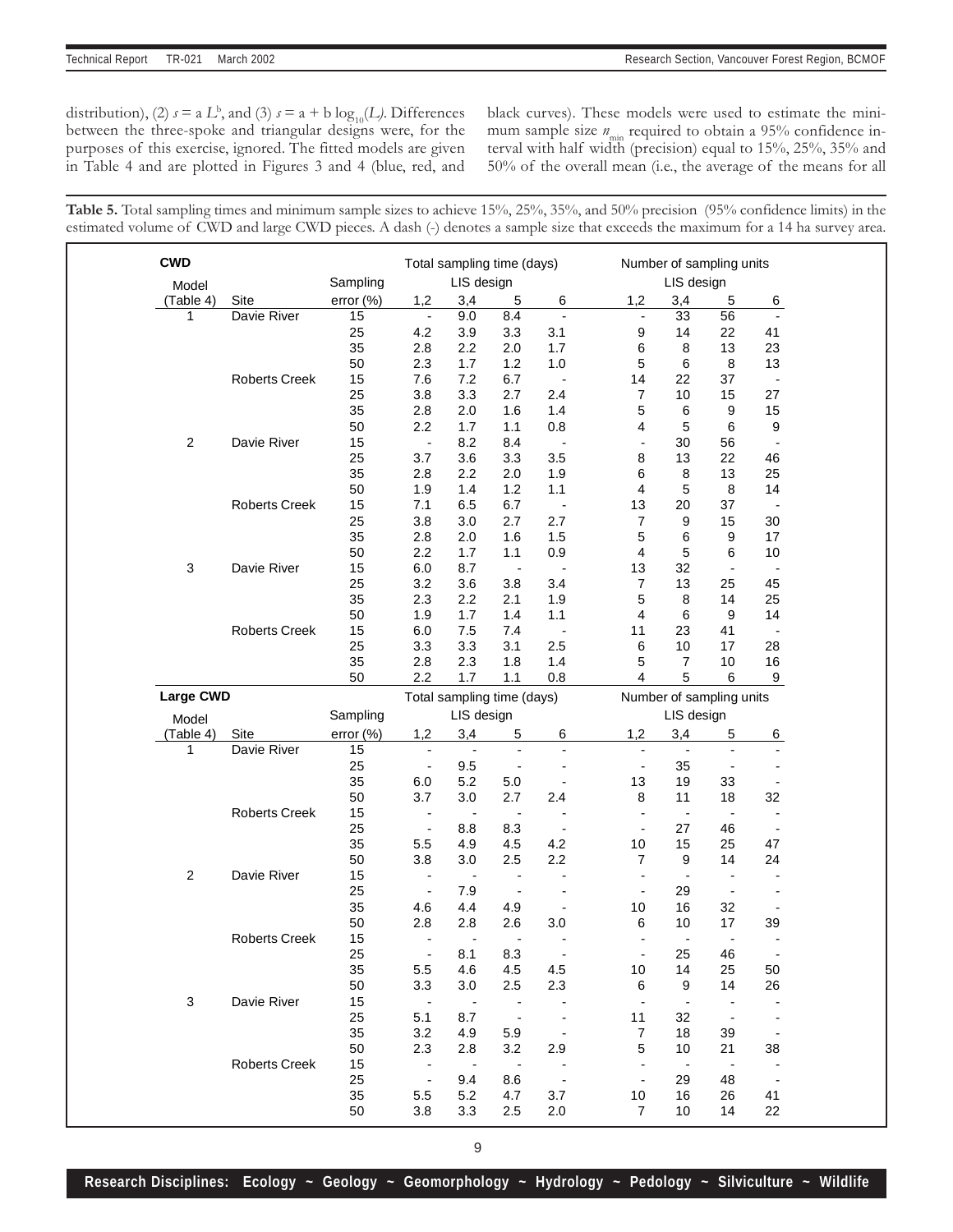six samples, Table 2). The corresponding total cost of sampling was calculated by substituting  $n_{\text{min}}$  into Eqn. 6, with the following (per sampling unit) estimates of travel, layout, and measurement times (Table 3):  $t<sub>T</sub> = d \times 0.2443$  (Davie River and Roberts

Creek);  $t_L = L \times 0.2073$  and  $t_M = L \times 1.2177$ , for Davie River; and  $t_{\text{L}} = L \times 0.2357$  and  $t_{\text{M}} = L \times 1.4623$ , for Roberts Creek.

Table 5 summarizes the efficiency calculations for estimating

Table 6. Total sampling times and minimum sample sizes to achieve 15%, 25%, 35%, and 50% precision (95% confidence limits) the estimated density of CWD and large CWD pieces. A dash (-) denotes a sample size that exceeds the maximum for a 14 ha survey area.

| <b>CWD</b>     |                      |              | Total sampling time (days) |                              |                       |                          | Number of sampling units         |                          |                          |                                |
|----------------|----------------------|--------------|----------------------------|------------------------------|-----------------------|--------------------------|----------------------------------|--------------------------|--------------------------|--------------------------------|
| Model          |                      | Sampling     |                            | LIS design                   |                       |                          |                                  | LIS design               |                          |                                |
| (Table 4)      | Site                 | error $(\%)$ | 1,2                        | 3,4                          | 5                     | 6                        | 1,2                              | 3,4                      | 5                        | 6                              |
| 1              | Davie River          | 15           | $\hat{\phantom{a}}$        | 10.4                         | $\hat{\phantom{a}}$   | $\overline{\phantom{a}}$ | $\sim$                           | 38                       | $\blacksquare$           | $\blacksquare$                 |
|                |                      | 25           | 4.6                        | 4.1                          | 3.8                   | 3.6                      | 10                               | 15                       | 25                       | 48                             |
|                |                      | 35           | 3.2                        | 2.5                          | 2.1                   | 2.0                      | 7                                | 9                        | 14                       | 26                             |
|                |                      | 50           | 2.3                        | 1.7                          | 1.4                   | 1.1                      | 5                                | 6                        | 9                        | 14                             |
|                | <b>Roberts Creek</b> | 15           | $\blacksquare$             | 12.0                         | $\blacksquare$        | $\blacksquare$           | $\overline{\phantom{a}}$         | 37                       | $\blacksquare$           | $\sim$                         |
|                |                      | 25           | 5.5                        | 4.9                          | 4.5                   | 4.2                      | 10                               | 15                       | 25                       | 47                             |
|                |                      | 35           | 3.8                        | 3.0                          | 2.5                   | 2.3                      | $\overline{7}$                   | 9                        | 14                       | 25                             |
|                |                      | 50           | 2.8                        | 2.0                          | 1.5                   | 1.3                      | 5                                | 6                        | 8                        | 14                             |
| $\overline{c}$ | Davie River          | 15           | $\blacksquare$             | $\blacksquare$               | $\blacksquare$        | $\blacksquare$           | $\blacksquare$                   | $\sim$                   | $\blacksquare$           | $\blacksquare$                 |
|                |                      | 25           | 6.4                        | 4.9                          | 3.8                   | 2.8                      | 14                               | 18                       | 25                       | 37                             |
|                |                      | 35           | 4.2                        | 3.0                          | 2.1                   | 1.6                      | 9                                | 11                       | 14                       | 21                             |
|                |                      | 50           | 2.8                        | 1.9                          | 1.4                   | 0.9                      | 6                                | $\overline{7}$           | 9                        | 12                             |
|                | <b>Roberts Creek</b> | 15           | $\overline{\phantom{a}}$   | 12.3                         | $\blacksquare$        | $\ddot{\phantom{a}}$     | $\overline{\phantom{a}}$         | 38                       | $\blacksquare$           | $\ddot{\phantom{1}}$           |
|                |                      | 25           | 6.0                        | 5.2                          | 4.5                   | 4.1                      | 11                               | 16                       | 25                       | 46                             |
|                |                      | 35           | 3.8                        | 3.0                          | 2.5                   | 2.3                      | 7                                | 9                        | 14                       | 25                             |
|                |                      | 50           | 2.8                        | 2.0                          | 1.5                   | 1.3                      | 5                                | 6                        | 8                        | 14                             |
| 3              | Davie River          | 15           | $\blacksquare$             | $\blacksquare$               | $\blacksquare$        | $\overline{\phantom{a}}$ | ä,                               | $\blacksquare$           | $\blacksquare$           | $\ddot{\phantom{1}}$           |
|                |                      | 25           | 6.4                        | 5.2                          | 3.9                   | 2.7                      | 14                               | 19                       | 26                       | 35                             |
|                |                      | 35           | 4.2                        | $3.0\,$                      | 2.3                   | 1.5                      | 9                                | 11                       | 15                       | 20                             |
|                |                      | 50           | 2.8                        | 1.9                          | 1.4                   | 0.8                      | 6                                | $\overline{7}$           | 9                        | 11                             |
|                | <b>Roberts Creek</b> |              |                            |                              |                       |                          | $\tilde{\phantom{a}}$            |                          | $\tilde{\phantom{a}}$    |                                |
|                |                      | 15           | $\blacksquare$             | $\sim$                       | $\blacksquare$        | $\blacksquare$           |                                  | $\sim$                   |                          | $\blacksquare$                 |
|                |                      | 25           | 4.9                        | 5.2                          | 5.0                   | 4.2                      | 9                                | 16                       | 28                       | 47                             |
|                |                      | 35<br>50     | 3.3<br>2.2                 | 3.3<br>2.0                   | 2.9<br>1.6            | 2.3<br>1.3               | 6<br>4                           | 10<br>6                  | 16<br>9                  | 25<br>14                       |
| Large CWD      |                      |              | Total sampling time (days) |                              |                       |                          |                                  | Number of sampling units |                          |                                |
|                |                      | Sampling     |                            | LIS design                   |                       |                          |                                  | LIS design               |                          |                                |
| Model          |                      |              |                            |                              |                       |                          |                                  |                          |                          |                                |
| (Table 4)      | Site                 | error (%)    | 1,2                        | 3,4                          | 5                     | 6                        | 1,2                              | 3,4                      | 5                        | $6 \overline{}$                |
| 1              | Davie River          | 15           | $\blacksquare$             | $\sim$                       | $\blacksquare$        | $\blacksquare$           | $\blacksquare$<br>$\overline{a}$ | $\sim$                   | $\blacksquare$           | $\blacksquare$                 |
|                |                      | 25           | $\blacksquare$             | 10.1                         | ä,                    | $\tilde{\phantom{a}}$    |                                  |                          |                          |                                |
|                |                      |              |                            |                              |                       |                          |                                  | 37                       | ä,                       | $\blacksquare$                 |
|                |                      | 35           | 6.0                        | 5.5                          | 5.2                   | $\blacksquare$           | 13                               | 20                       | 34                       | $\blacksquare$                 |
|                |                      | 50           | 3.7                        | 3.0                          | 2.7                   | 2.5                      | 8                                | 11                       | 18                       | 33                             |
|                | <b>Roberts Creek</b> | 15           | $\ddot{\phantom{a}}$       | $\blacksquare$               | $\blacksquare$        | $\blacksquare$           | $\blacksquare$                   | $\sim$                   | $\blacksquare$           | $\blacksquare$                 |
|                |                      | 25           | $\blacksquare$             | 9.7                          | 9.1                   | $\blacksquare$           | $\overline{\phantom{a}}$         | 30                       | 51                       | $\tilde{\phantom{a}}$          |
|                |                      | 35           | 6.0                        | 5.5                          | 5.0                   | 4.7                      | 11                               | 17                       | 28                       |                                |
|                |                      | 50           | 3.8                        | 3.3                          | 2.7                   | 2.4                      | $\overline{7}$                   | 10                       | 15                       | 27                             |
| $\overline{c}$ | Davie River          | 15           | $\blacksquare$             | $\blacksquare$               | $\blacksquare$        | $\ddot{\phantom{1}}$     | $\blacksquare$                   | $\overline{\phantom{a}}$ | $\frac{1}{2}$            | 52<br>$\blacksquare$           |
|                |                      | 25           | $\tilde{\phantom{a}}$      | 8.5                          | $\blacksquare$        | $\sim$                   | $\overline{a}$                   | 31                       | $\blacksquare$           | $\overline{\phantom{a}}$       |
|                |                      | 35           | 4.6                        | 4.7                          | 5.2                   | $\blacksquare$           | 10                               | 17                       | 34                       | $\blacksquare$                 |
|                |                      | 50           | 3.2                        | 2.8                          | 2.7                   | 3.0                      | 7                                | 10                       | 18                       | 40                             |
|                | <b>Roberts Creek</b> | 15           | $\blacksquare$             | $\overline{\phantom{a}}$     | $\blacksquare$        |                          |                                  | $\blacksquare$           | $\blacksquare$           |                                |
|                |                      | 25           |                            | 9.1                          | 9.1                   |                          |                                  | 28                       | 51                       |                                |
|                |                      | 35           | 5.5                        | 5.2                          | 5.0                   | $\overline{\phantom{a}}$ | 10                               | 16                       | 28                       |                                |
|                |                      | 50           | 3.8                        | 3.0                          | 2.7                   | 2.6                      | $\overline{7}$                   | 9                        | 15                       | 29                             |
| 3              | Davie River          | 15           | $\sim$                     | $\ddot{\phantom{1}}$         | $\blacksquare$        | $\blacksquare$           | $\sim$                           | $\sim$                   |                          | $\blacksquare$                 |
|                |                      | 25           | $5.5\,$                    | 9.3                          | $\blacksquare$        |                          | 12                               | 34                       | $\overline{\phantom{a}}$ |                                |
|                |                      | 35           | 3.7                        | 5.2                          | 6.1                   | $\blacksquare$           | 8                                | 19                       | 40                       |                                |
|                |                      |              |                            |                              |                       |                          | 5                                | 11                       |                          |                                |
|                |                      | 50           | 2.3<br>$\blacksquare$      | 3.0<br>$\tilde{\phantom{a}}$ | 3.2<br>$\blacksquare$ | 3.0                      |                                  | $\sim$                   | 21                       | 39                             |
|                | <b>Roberts Creek</b> | 15           |                            |                              |                       | $\bar{\phantom{a}}$      | $\blacksquare$                   |                          |                          |                                |
|                |                      | 25<br>35     | $\blacksquare$<br>5.5      | 10.4<br>5.9                  | 10.0<br>5.4           | 4.4                      | 10                               | 32<br>18                 | 56<br>30                 | $\overline{\phantom{a}}$<br>49 |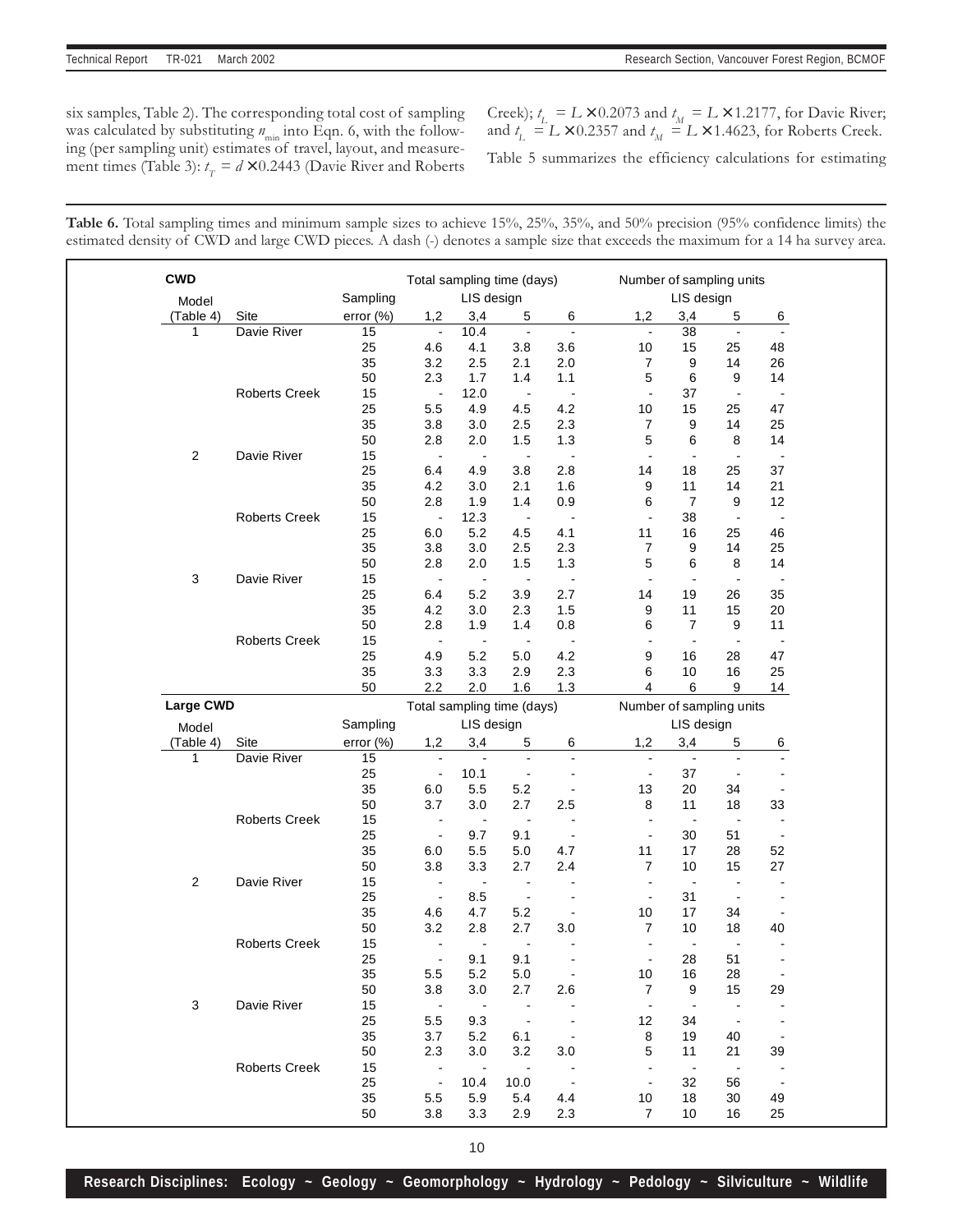the volume of (large) CWD at the two study sites; Table 6 summarizes the density results. A dash (-) denotes a sample size that exceeds the maximum number of transect lines that can (theoretically) be installed, without overlap, on a uniform grid that covers a 14ha survey area. In general, sampling with more, shorter sampling units was more efficient than increasing the length and reducing the sample size. At Roberts Creek, where there was little difference between the three fitted s-L models (Table 4, Figure 4), the sampling unit comprising a single 25m line (Design 6) was found to be more efficient, for estimating the volume and density of (large) CWD, than longer sampling units (Designs 1-5), provided that relatively large  $(325%)$  sampling errors were acceptable. The sample size required to reduce the sampling error below 25% of the mean typically exceeded the maximum sample size of 56 (14ha survey area) for a 25m line. Therefore, in many applications, designs with sampling units with length less than 25m might not be practical. This situation was exacerbated in the case of large CWD pieces, which were substantially fewer in number and subject to considerably more sampling variability than total CWD.

The findings were similar for Davie River, where decreasing the length of the sampling units and increasing the sample size tended to improve sampling efficiency for randomly distributed CWD (Model 1), up to the limits imposed by the 14ha survey area (which corresponded to sampling errors in excess of 15% for total CWD and 35% for large pieces of CWD; Tables 5 and 6). If the standard deviation (Fig. 3) was assumed to decrease more rapidly than the random case (for sampling units with lengths up to  $\sim$  50-100m), and the required sampling error was <25%, then the longest (Designs 1 and 2) or intermediate length (Designs 3, 4, 5) sampling units were more efficient than shortest units (Design 6), except when estimating the density of CWD.

#### **4.0 DISCUSSION**

The relative efficiency of different LIS designs, as measured by the cost of achieving a particular level of precision, depends on various factors, including:

- The spatial distribution of pieces and functional form of the relationship between sampling variability  $(s)$  and the length of the sampling unit  $(L)$ ;
- travel speed and the time (per unit length) needed to establish the line transects and to make measurements; and
- logistical considerations.

In theory, any level of precision can be achieved either by increasing the length of line in each LIS unit (thereby decreasing s) or by increasing the sample size (thereby decreasing the standard error of the mean). The results of this study suggest that the latter tended to be a more efficient strategy than the former when only moderate (25%-35%) precision was required and the spatial distribution of CWD was assumed to be random. If more precise estimates of CWD volume or density were needed, then the sample size for short (25m) sampling units tended to be prohibitively large, especially in the case of large CWD. In such cases, intermediate length (50m or 90m) sampling units appeared to be the best option. On the other hand, if CWD pieces have a non-random (i.e., clustered or uniformly) spatial distribution then s is expected to decrease more or less rapidly than  $L^{-0.5}$  (random model). In these situations, increasing the sampling unit length might be more efficient than increasing the sample size, with the optimum length dependent on the nature of the s-L relationship.

Re-configuring the line transects, without changing the total length of the sampling units, appears to have had a tenuous, and possibly, non-existent effect on sampling variability, at least for the Davie River and Roberts Creek study sites. This apparent absence of an effect does not rule out the possibility that changing the configuration (e.g., from a straight line to an "L") might be helpful in accommodating large samples or in reducing bias on sites that have a non-random pattern of CWD.

To determine the most cost-effective LIS design for a particular application, the rate at which the sample standard deviation decreases with increasing length L (Figures 3 and 4) must be determined and weighed against the rate at which the total sampling cost (Eqn. 6) increases. Both rates are site specific and depend on the amount, spatial distribution, shape, and size distribution of CWD, which in turn are governed by a variety of factors, such as stand history and origin (i.e., fire, windthrow, prior harvesting), stage of stand development, stem distribution (i.e., clumpy or dispersed), species composition, terrain, and harvesting operations (e.g., yarding method). In addition, measurement costs depend on whether or not piece length or the diameter of both ends is measured (e.g., these measurements are generally required to classify pieces by size, to estimate the volume of individual pieces, and to estimate the number of CWD pieces per unit area).

Finally, field logistics must be considered in the design of an LIS survey. If the individual lines that make up the sampling unit are too long, or the sample size is too big, then systematic location of the sampling units, without overlap, may not be feasible for small or irregularly shaped survey areas. For example, although a 14ha (square) survey area should accommodate up to 14 (three-spoke or triangular) 150m sampling units (Design 1 or 2), only six such non-overlapping units could be installed at the Davie River and Roberts Creek sites. In such situations, the size and shape of the survey area might dictate the design. Similarly, on sites with steep and gullied terrain, and on those with dense vegetation, shorter transects might be preferable to longer transects, regardless of efficiency considerations, because the former facilitate slope correction, determination of direction, and might be easier to weave through dense vegetation than the latter. In studies requiring repeated measurement of the sampling units (especially where understorey vegetation is dense or the topography is complex), a triangular sampling unit might be preferred over a three-spoke configuration because it is easier to relocate. Thus, in many practical applications of the LIS method, logistics might outweigh efficiency considerations.